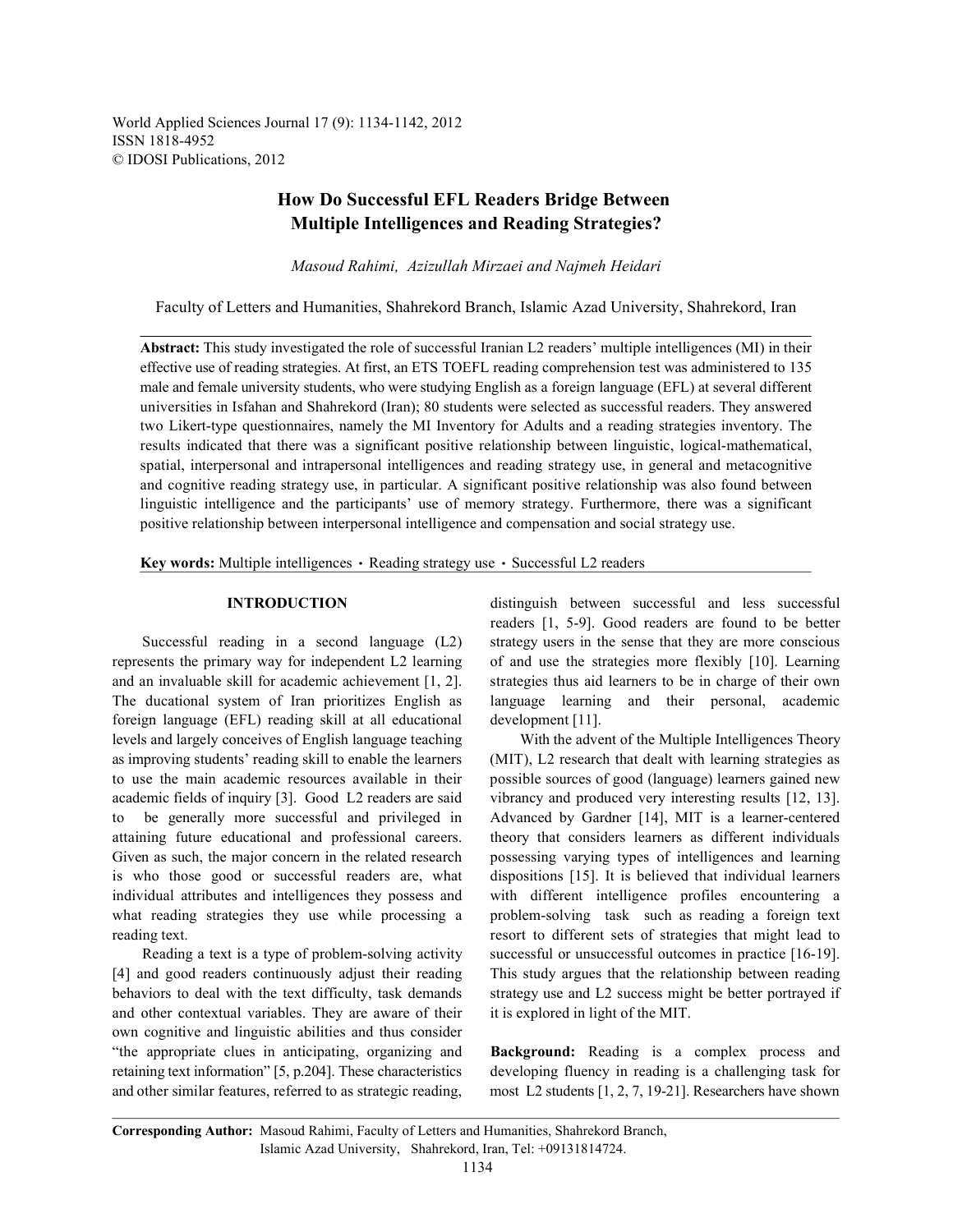purposeful activity involving well-suited modes of language learners [30-35] has manifested that although processing. Therefore, the most appropriate mode of a effective learners employed suitable strategies to achieve given purpose should be chosen to accommodate its their learning goals, ineffective learners chose and goal-oriented nature [5]. Over the past two decades, employed less useful strategies. Additionally, it was reading comprehension has been conceived of as the found that learners can benefit from instruction. It is result of complex interactions between text, setting, almost implied in the work of language learning strategies reader, reader background, reading strategies, L1 and L2 that identifying good strategies assists poor learners to and reader decision making [6]. The ability and propensity improve their language learning [36]. There is now ample to use strategies effectively has been brought to the fore evidence that good readers become 'strategic' in striving in L2 reading and a number of researchers  $[5, 7, 8, 22]$  for comprehending the text  $[5, 22, 37, 38]$ . have considered reading strategies as the quintessence of successful comprehension and greater self-confidence. **Multiple Intelligence Theory:** Traditionally, a static and Zare and Noordin [23] also reported that the overall use of narrow view of intelligence was adopted in education and language learning strategies had a strong positive assessment programs and practices. Having devised the relationship with reading comprehension success. intelligence test, Binet (1904) claimed that this test

[24-27], but one classification which is more child's success and failure in school. Students with higher comprehensive is based on the cwork of Oxford [28]. IQ were allowed to take additional courses (such as She divides language learning strategies into two broad calculation, critical reading and thinking skills), admitted categories, direct and indirect, which are further to better universities and offered more advantageous subdivided into six groups. Direct strategies are job opportunities. Nevertheless, the work of some divided into memory, cognitive and compensation psychologists [39-41] showed prevalent dissatisfaction strategies; indirect strategies are divided into with such a static conception of IQ. They argue that IQ metacognitive, affective and social strategies. Following tests favor Western people, impede the progress of is a brief description of Oxford's [28] taxonomy of people with different languages and socioeconomic language learning strategies: backgrounds and cannot tap into the learner's full

- information. whole concept has to be abandoned [19].
- 
- 
- 
- 
- 

questionnaire, besides the aforementioned strategies, MIT has recently brought about much excitement among *textual strategy* was also included in the educational practitioners and researchers who are classification of reading strategies in the present study. intrigued by the influence of individual attributes and Singhal [29] referred to textual strategy as responding or differences on their learning success [17-19, 42-45]. connecting to text. Gardner [14] theorized seven different types of

that reading is indivisible from learning and is a Related research on successful and unsuccessful

Learning strategies have been differently classified measures the intelligence quotient (IQ) and predicts a *Memory* strategies are used for storage of However, this dissatisfaction does not suffice and the sociocognitive potentials for learning and development.

*Cognitive* strategies are mental strategies that help The traditional intelligence tests have been learners to make sense of their learning. increasingly challenged by MIT, proposed by Gardner *Compensation* strategies help learners to overcome [14]. His theory is based on a pluralistic view of mind that knowledge gaps to continue the communication. identifies many different and discrete aspects of cognition *Metacognitive* strategies help learners to manage and also takes into account people's different cognitive their learning. Strengths and contrasting cognitive styles [19]. Multiple *Affective* strategies are related to the learner's intelligence theory addresses a variety of ways people emotional requirements such as confidence. learn and suggests an alternative classroom design to the *Social* strategies help learners to increase the traditional classroom setting. This theory, through interaction with the target language. constructing a perspective of special-needs students as Because this study focused on reading strategy positive channels through which students can learn to use and employed Singhal's [29] reading strategy deal with their disabilities" [42, p. 105]. The proposal of whole individuals, "provides a context for envisioning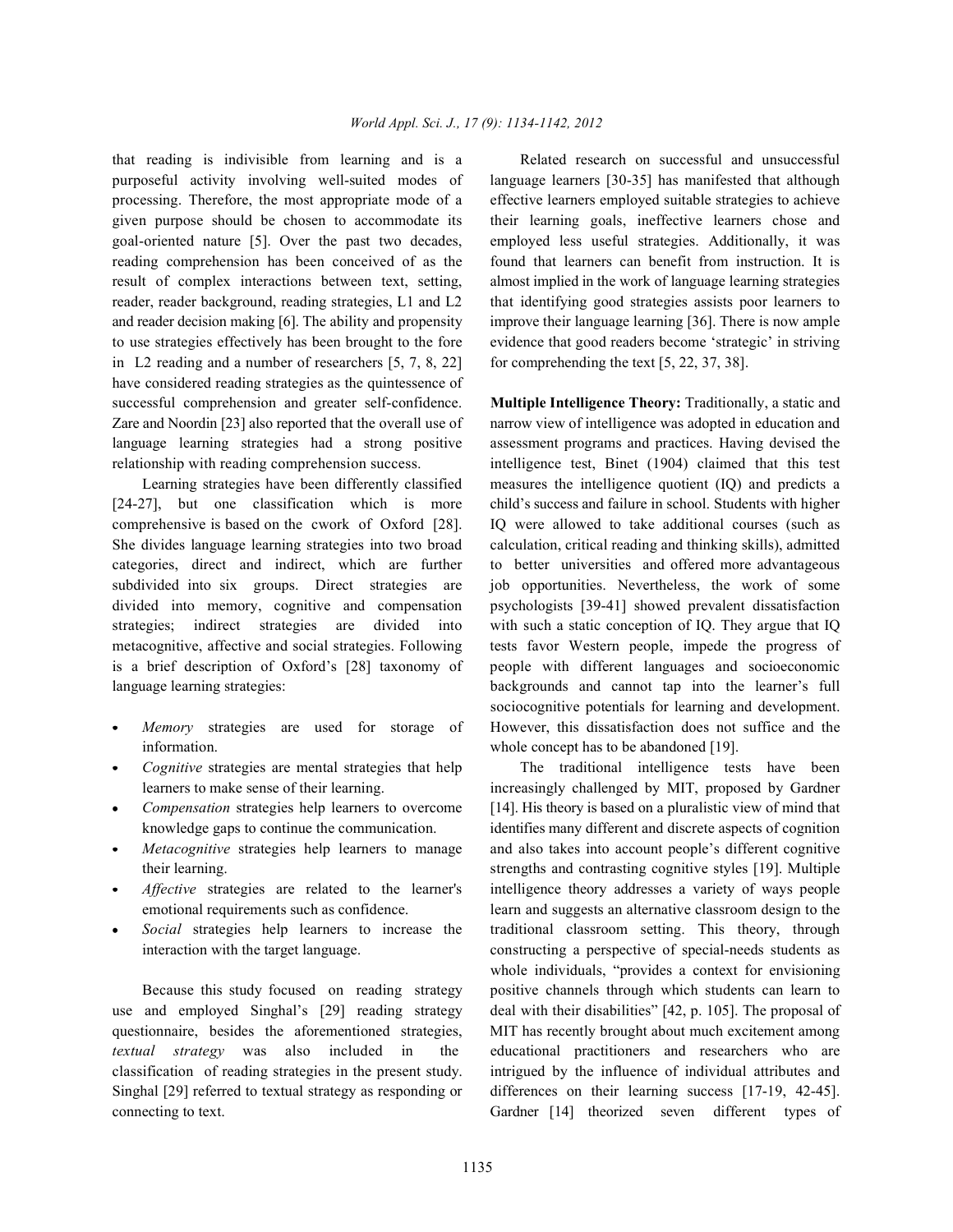Gardner [14, 19] describes the types of intelligences as a cultural setting to solve problems" [46, pp: 33-34].

- 
- surgeons and craftspeople possess a well-developed With the advent of learner-centered theories, MIT
- 
- 
- 
- *Intrapersonal intelligence* is the ability to access TEFL university students.
- intelligence [19]. the prediction of vocabulary learning knowledge.
- 
- 

intelligences. Subsequently, he added an eight-- **Multiple Intelligence, Learning Strategies and Second** naturalistic intelligence--and also considered the **Language Learning:** Intelligence is "biopsychological possibility of a ninth--existential intelligence [46]. potential to process information that can be activated in follows: Recently, Brown [47] defines strategies as "specific *Linguistic intelligence* is the comprehension of operation for achieving a particular end, planned designs syntax and phonology of language and its pragmatic for controlling and manipulating certain information" uses to convince others of a course of actions. Poets [p. 119]. As can be seen, both of these definitions deal exhibit a strong linguistic intelligence [14]. with the concepts of problem-solving and individual *Bodily-kinesthetic intelligence* is the ability to find differences. Related L2 studies on individual differences solutions or to fashion products using one's whole have particularly concluded that individual differences are body or parts of the body. Dancers, athletes, "consistent predictors of L2 learning success" [11, p. 6]. methods of approaching a problem or task, modes of

bodily-kinesthetic intelligence [19]. has been given more prominence among L2 researchers. *Spatial intelligence* is the ability to create a mental However, the related literature has housed a multitude of model of a spatial world and to be able to maneuver discordant results regarding the relationship of MI and and operate using that model. People with a strong other variables such as language proficiency, listening spatial intelligence often choose careers as sailors, proficiency, reading comprehension and the like. For engineers, surgeons, sculptors and painters [19]. instance, Razmjoo [48], in his study on the relationship *Musical intelligence* is the ability to understand and between MI and language proficiency among Iranian L2 express components of music, including melodic and learners, found no significant positive or negative rhythmic patterns. The core of musical intelligence is relationship. He also reported no significant difference rhythmic and pitch analysis [19]. among the Iranian males and females with respect to the *Logical-Mathematical intelligence* is the types of intelligences they used. Furthermore, his study understanding and use of logical structures, revealed that none of the intelligence types could predict including patterns and relationships and statements the Iranian's English language proficiency. Similarly, and propositions. The core of logical-mathematical Naeini and Pandian [49] also reported no significant intelligence is the perception of certain recurrent positive or negative relationship between MI, listening patterns, including numerical patterns and so on [19]. proficiency and motivational orientation among Iranian

one's own emotional life through awareness of inner Interestingly, however, other Iranian researchers moods, intentions, motivations, potentials, found significant relationships between MI and other temperaments and desires. It is a capacity to form an variables, such as reading comprehension, writing ability, accurate, veridical model of one's self and to be able vocabulary strategies and learning strategies. For to use that model to operate effectively in life [19]. example, Hashemi [50] found that bodily and linguistic *Interpersonal intelligence* is the ability to notice and intelligences are good predictors of reading ability scores. make distinctions among other individuals with Besides, the results of Razmjoo, Sahragard and Sadri's respect to moods, temperaments, motivations, [51] study revealed that three vocabulary strategies intentions and to use this information in pragmatic (i.e. determination, social and memory strategies) have a ways. Successful salespeople, politicians, teachers, significant relationship with several domains of MI. In clinicians and religious leaders are all likely to be addition, they found that linguistic and naturalistic individuals with high degrees of interpersonal intelligences make statistically significant contribution to

*Naturalistic intelligence* is the capacity to recognize **Akbari** and Hosseini [12] found significant positive and classify the numerous species of flora and fauna relationships between the use of language learning in one's environment [19]. strategies and MI. The highest correlation was between *Existential intelligence* symbolizes "human capacity metacognitive strategy use and almost all the components to raise and ponder large questions" [19, p. 59]. of MI, followed by cognitive and memory strategies.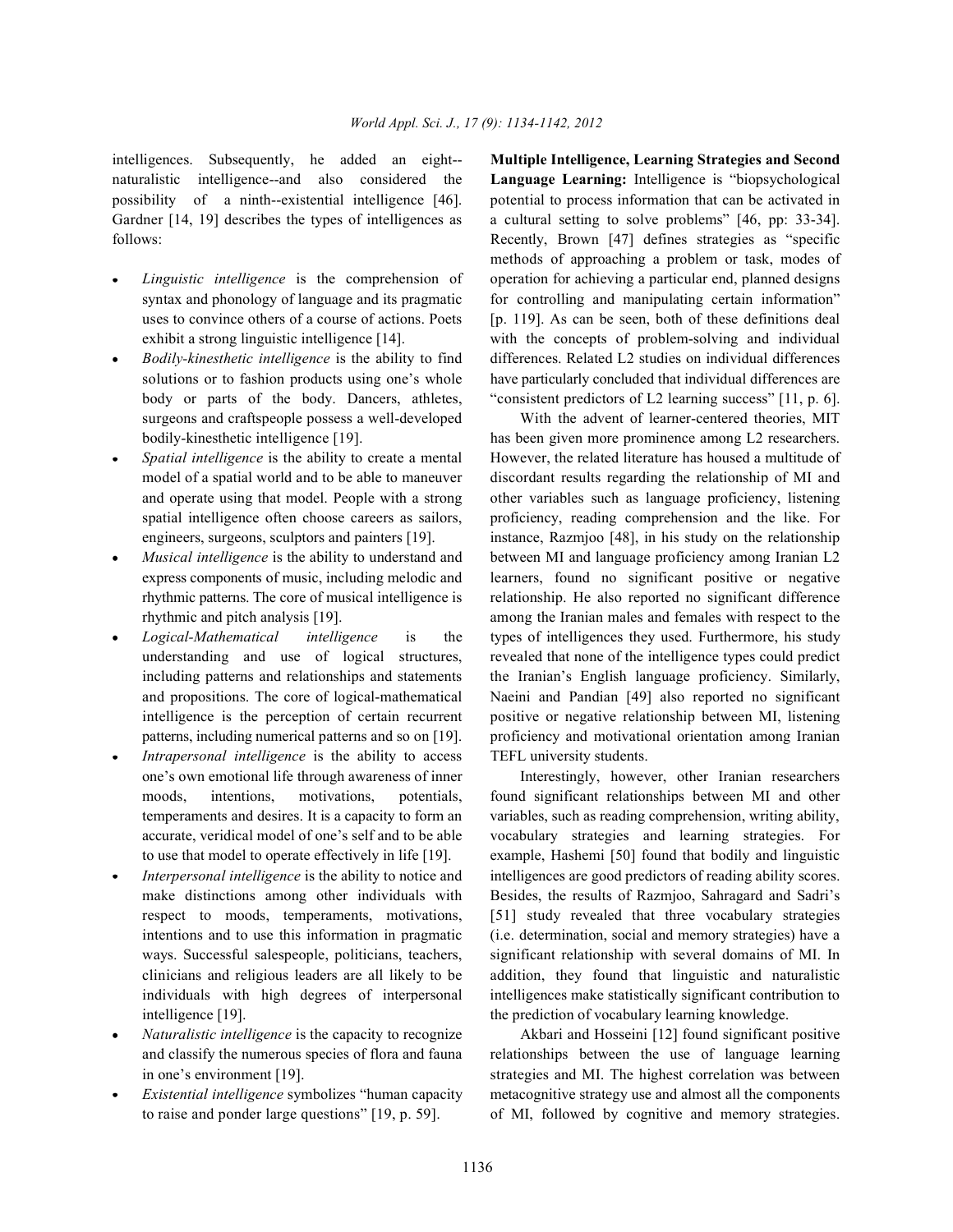correlation with interpersonal, intrapersonal and and the possible role that this theory can play in naturalistic intelligences. Among the types of explaining the successful L2 learner's use of effective intelligences, interpersonal and intrapersonal intelligences reading strategies. Specifically, the study addressed the had a significant positive correlation with all strategy following research question: types. However, musical intelligence did not significantly What is the relationship between reading strategy correlate with any strategy type and bodily use and MI profiles of successful Iranian L2 readers? intelligence had a low positive correlation with memory strategies. Furthermore, it was found that linguistic, **Design of the Study** naturalistic and interpersonal intelligences acted as **Participants:** At first, the participants were 135 graduate positive predictors of language learning strategy use, and undergraduate students (55 male and 80 female). whereas bodily intelligence was a negative predictor of They were studying English as a foreign language at the strategy use. several different universities in Isfahan and Shahrekord,

L2 contexts, such as Turkish. For example, Özdemir, representative sample of Iranian L2 learners because they Düneysu and Tekayya [52] conducted a study among were admitted from all over the country. Then, an ETS Turkish students to see the difference between MI TOEFL reading comprehension test was administered to instruction and traditionally designed science instruction. select the successful Iranian L2 readers. Finally, 80 They observed that students instructed through MI students were selected as successful readers using a instruction were more successful. They also reported criterion that was based on their TOEFL score. They were logical-mathematical intelligence as the most common 31 males and 49 females whose ages ranged from 20 to 29. type of intelligence and musical intelligence as the least common type. Their results are in line with those of **Instrumentation** Ba [53] in that he showed that Turkish students who **ETS TOEFL Reading Comprehension Test:** First, to received MI instruction were more successful and had a select successful L2 readers, an ETS (Educational Testing higher motivation level than students who were educated Service) TOEFL reading comprehension test was used. by traditional instructional methods. However, the results The TOEFL reading comprehension test was composed of of Özdemir *et al*.'s [52] study run counter to those of 30 multiple-choice items and those whose scores were Yilmaz and Fer's [54] study which showed spatial above 22 were selected as successful (or 'high,' using the intelligence as the leading intelligence type and term used in the scale) Iranian L2 readers based on the interpersonal and intrapersonal intelligences as the least ETS rating scale originally used to assess TOEFL test common types of intelligences among primary Turkish takers. The related level descriptor of the scale indicates students. that the test takers who receive a score at the 'high' level

attempts to scrutinize the relationship between MI and a wide range of reading abilities regardless of the such variables as foreign language learning [55-60], difficulty of the texts and have a very good command of learning strategies [12], language proficiency [48], reading academic vocabulary and grammatical structure. The comprehension [50], listening proficiency [49] and Cronbach's alpha for the reading comprehension test success in General Physics lecture [61], there have been used in this study was 0.88. no sufficient attempts to explore the MI profiles of the successful L2 learners in relation to their use of specific **MI Inventory for Adults:** Second, to determine the L2 learning strategies. Understanding the intelligence-<br>intelligence profile of the participants, the MI Inventory and strategy-oriented attributes of successful L2 learners for Adults, developed by Armstrong [63], was used. can provide L2 practitioners with insights on how to The inventory presents 70 items in the form of a Likert reconsider their own teaching practices and approach scale. Determining seven types of intelligences, the their students' learning difficulties [62]. This study thus inventory consists of ten statements for each specific aimed to explore whether MIT can cast light on how the intelligence type. The items were assessed on a 5-point use of specific L2 reading strategies results in L2 reading Likert scale ranging from *strongly agree* (1) to *strongly* success. *disagree* (5). The reliability analysis of the instrument was

Social strategies, on the other hand, had a low **Objectives:** This study was inspired by Gardner's MIT

Similarly, contradictory results were obtained in other whose ages ranged from 18 to 30. They were a

While a large number of L2 researchers have made typically understand academic texts in English that require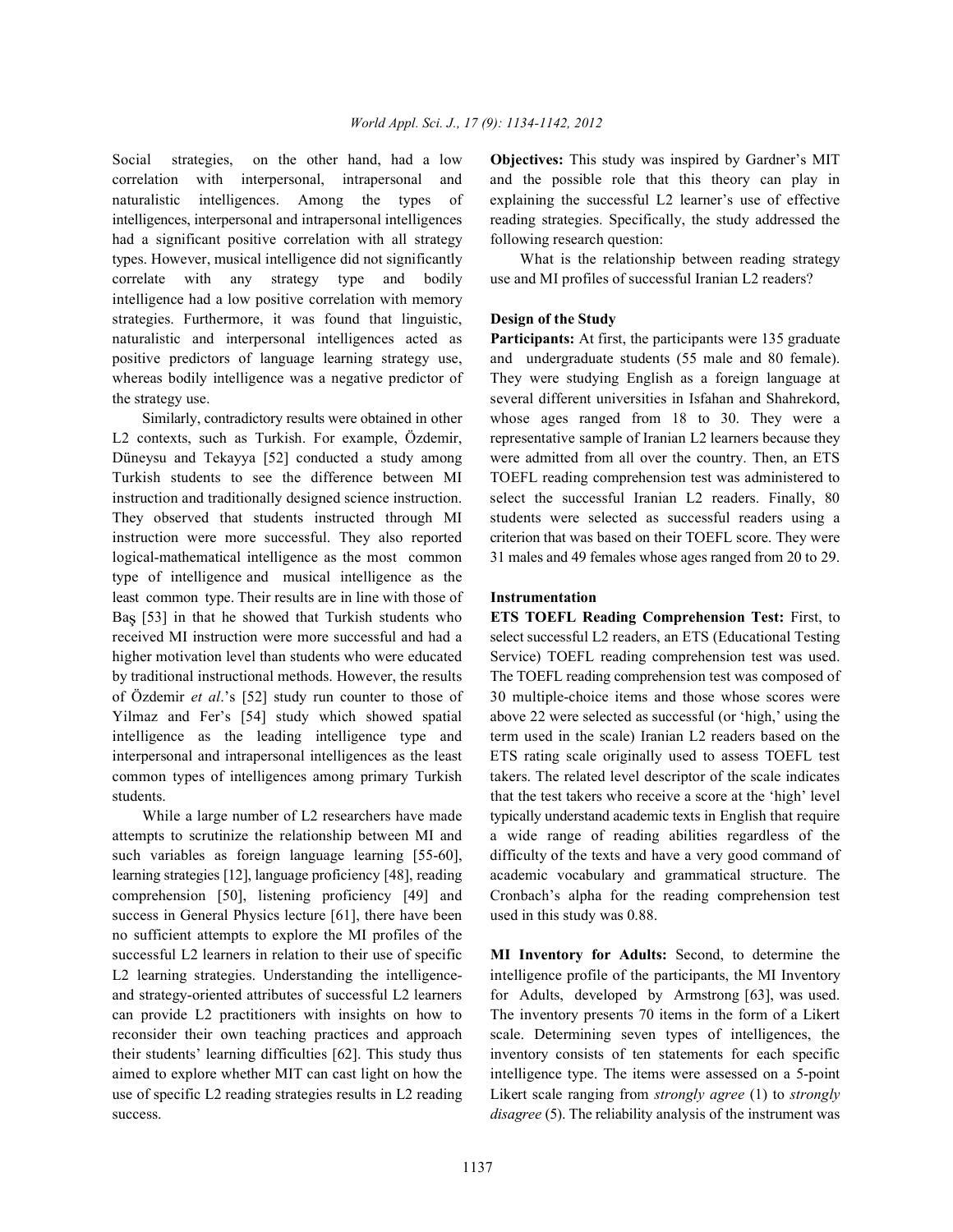| Table 1. Results of Fearson Frouder-moment Correlation for Types of intempences and Reading Strategies |              |             |               |               |             |               |               |    |  |
|--------------------------------------------------------------------------------------------------------|--------------|-------------|---------------|---------------|-------------|---------------|---------------|----|--|
| Variables                                                                                              | Bod Int.     | Ling Int.   | Log Int.      | Spat Int.     | Mus Int.    | Inter Int.    | Intra Int.    | N  |  |
| Reading strategies Sig. (2-tailed)                                                                     | .247.083     | .348*.013   | $.316*025$    | $.340*016$    | .083.565    | $.289*.042$   | $.286*044$    | 80 |  |
| Cognitive Sig. (2-tailed)                                                                              | .065.654     | $.291*040$  | $.287 * .043$ | $.290*041$    | $-0.40.782$ | $.299*.035$   | $.289 * .042$ | 80 |  |
| Compensation Sig. (2-tailed)                                                                           | $-0.086.553$ | .109.450    | $-.252.078$   | $-0.06965$    | .145.317    | $.289 * .042$ | $-0.032.827$  | 80 |  |
| Memory Sig. (2-tailed)                                                                                 | $-.062.668$  | $.310*016$  | .026.859      | .277.051      | $-.076.601$ | .246.085      | .096.509      | 80 |  |
| Metacognitive Sig. (2-tailed)                                                                          | .118.415     | $.333*018$  | $.321*023$    | $.287 * .043$ | .197.171    | $.291*040$    | $.290*.025$   | 80 |  |
| Affective Sig. (2-tailed)                                                                              | .173.231     | .061.672    | .163.257      | 157.276       | 100.489     | .076.553      | .172.233      | 80 |  |
| Social Sig. (2-tailed)                                                                                 | .213.103     | $-.084.561$ | .154.240      | .140.331      | .003.983    | $.290*041$    | .197.132      | 80 |  |
| Textual Sig. (2-tailed)                                                                                | .059.657     | .183.202    | .233.104      | .243.089      | .104.471    | .183.205      | .140.333      | 80 |  |

*World Appl. Sci. J., 17 (9): 1134-1142, 2012*

| Table 1: Results of Pearson Product-moment Correlation for Types of Intelligences and Reading Strategies |  |  |  |
|----------------------------------------------------------------------------------------------------------|--|--|--|
|----------------------------------------------------------------------------------------------------------|--|--|--|

\*. Correlation is significant at the 0.05 level (2-tailed).

computed using the Cronbach's alpha reliability between reading strategy use, in general and coefficient that was.79, indicating that the instrument can interpersonal  $(r = 289, n = 80, p = .042)$  and intrapersonal be considered as a reliable tool to be used for the intelligences  $(r = 286, n = 80, p = .044)$ . Concerning the purposes of this study. The relationship between MI and each type of reading

reading strategy used by the participants, Oxford's [28] with their interpersonal  $(r=299, n=80, p=035)$ , linguistic and Waxman and Pardon's [64] strategy inventory,  $(r=291, n=80, p=040)$ , spatial  $(r=290, n=80, p=041)$ , originally adapted by Singhal [29], was used. This intrapersonal  $(r = .289, n = .80, p = .042)$  and logicalinventory consists of 31 items which were assessed on a mathematical  $(r = .287, n = 80, p = .043)$  intelligences. 4-point Likert scale ranging from *not at all* (1) to *most of* Moreover, a moderate positive relationship was found *the time or frequently* (4). Oxford's [28] classification of between memory strategy use and linguistic intelligence learning strategies is the more comprehensive one in the  $(r=310, n=80, p=016)$  of the participants. A moderate sense that she classified learning strategies into positive correlation was also observed between cognitive, compensation, memory, metacognitive, metacognitive strategy use and linguistic  $(r = .333, n = 80, ...)$ affective, or social strategies. Since Oxford's description  $p = .018$ ) and logical-mathematical ( $r = .321$ ,  $n = 80$ ,  $p = .023$ ) of each strategy type or student behavior can be applied intelligences. In addition, a small positive relation was to the four language skill areas, that is to say reading, shown between metacognitive strategy use and writing, listening and speaking, in the present study, intrapersonal  $(r = .290, n = .80, p = .041)$ , interpersonal Oxford's [27] terminology is used in the area of reading  $(r=291, n=80, p=0.040)$  and spatial  $(r=286, n=80, p=0.040)$ strategies. The reliability estimate of the test using  $p = .044$ ) intelligences. Finally, a small positive correlation Cronbach's alpha was.78. was found between interpersonal intelligence and social

Pearson product-moment correlation coefficients **DISCUSSION** were computed to explore the relationship between reading strategies and MI. Furthermore, Preliminary This study revealed that linguistic, logicalanalyses were performed to ensure no violation of the mathematical, spatial, intrapersonal and interpersonal assumptions of normality, linearity and homoscedasticity. intelligences correlated significantly with reading strategy The results are presented in Table 1. use. These results are in line with the findings of

moderate (according to Cohen's guidelines, [65], Armstrong argued that though reading is a linguistic pp. 79-81), positive relationship between the successful activity and literacy can be considered as a component of Iranian L2 readers' use of reading strategy, in general and linguistic intelligence, all of the eight intelligences make linguistic  $(r = .348, n = 80, p = .013)$ , spatial  $(r = .340, n = 80,$  an impact on the real experience of reading. For example,  $p = 0.016$ ) and logical-mathematical ( $r = 316$ ,  $n = 80$ ,  $p = .025$ ) to make sense of the text, the reader has to think logically intelligences and also a small positive relationship and critically (logical-mathematical intelligence) and also

**Reading Strategies Inventory:** Finally, to determine the cognitive strategy had a small positive correlation **RESULTS** 80,  $p = .042$  strategy use of the participants. strategies, it was found that the participant's use of  $(r = .290, n = 80, p = .041)$  and compensation  $(r = .289, n = .041)$ 

The results of Table 1 indicate that there was a Armstrong [43]. Having scrutinized the brain structure,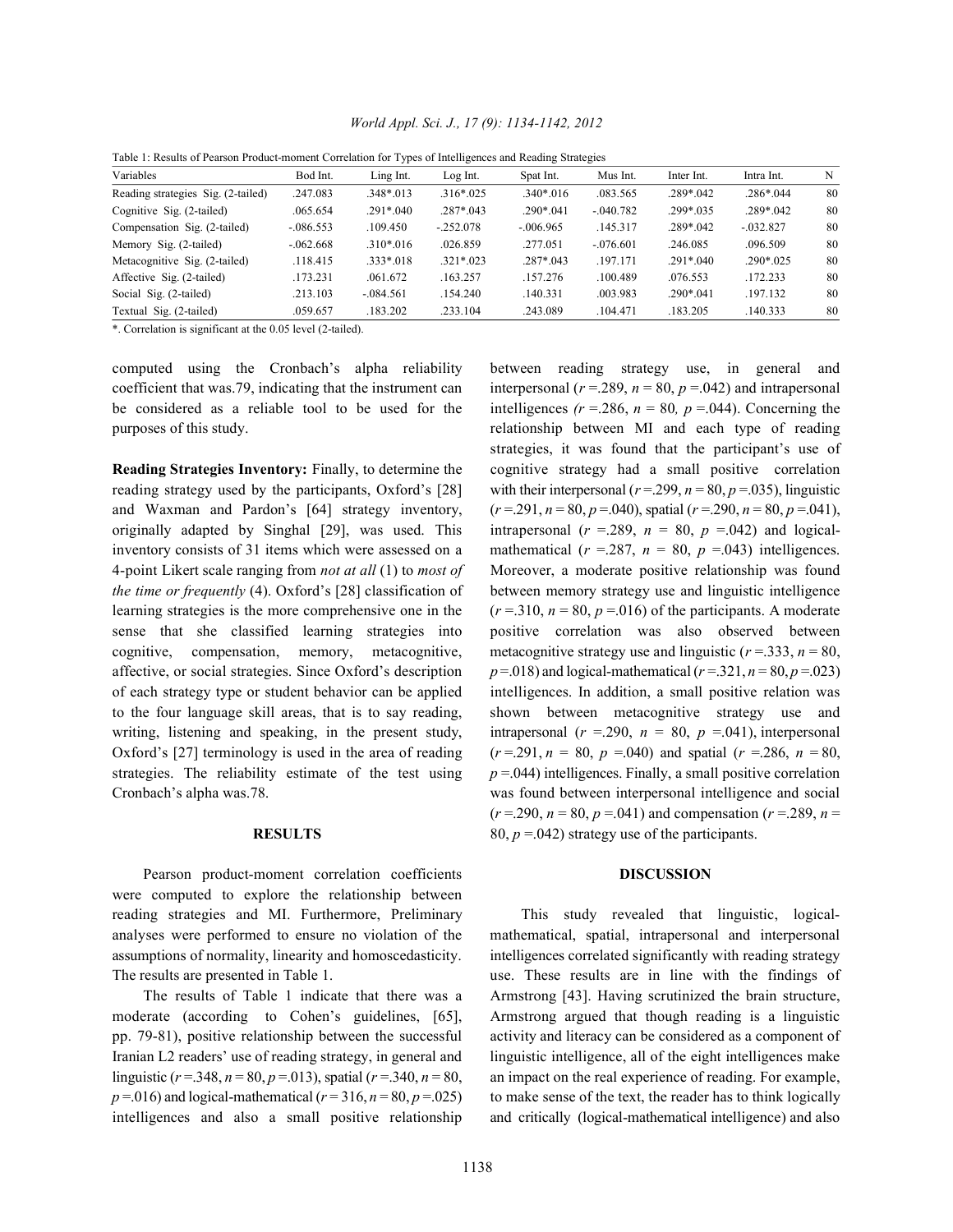should be able to surmise the author's intention **CONCLUSION** (interpersonal intelligence). Recognizably, spatial intelligence also correlated positively with reading strategies. Armstrong [43] presumed that "spatial intelligence (i.e. the intelligence of pictures and images) must first be brought to bear on the printed letters" (p. 19) and the reader may visualize the written text. Furthermore, intrapersonal intelligence has a key role in the adult L2 learning and with a well-developed intrapersonal intelligence, students can notice their weaknesses and strengths and hence identifying ways of circumventing challenges. Nevertheless, in contrast with Armstrong's [43] findings, bodily and musical intelligences did not correlate significantly with reading strategies. The finding that musical intelligence did not correlate with reading strategies is a bit of surprise because matching the visual images with sounds requires employing one's knowledge of musical intelligence [43].

The successful Iranian L2 readers' use of metacognitive and cognitive reading strategies showed significant correlations with linguistic, logicalmathematical, spatial, intrapersonal and interpersonal intelligences. This finding may indicate that people with higher scores on linguistic, logical-mathematical, spatial, intrapersonal and interpersonal intelligences are more cognizant of the learning process and also of organizing their learning, so that, accordingly, they can be more successful. Akbari and Hosseini [12] also reported the highest correlation between the participants' use of metacognitive strategy, followed by cognitive strategy and the overall MI score.

The fact that compensation strategy use and interpersonal intelligence correlated significantly may be ascribed to the reality that people benefiting from strong interpersonal intelligence are more willing to overcome communication breakdowns, for example by guessing intelligibly, getting help and using mime or gesture. Consequently, they continue using language and become more proficient [28]. In contrast, it can be argued that students less inclined towards interpersonal intelligence avoid guessing and getting help from others which, in turn, hinders their progress. It was also illustrated that the participants' use of social strategy correlated significantly with interpersonal intelligence. This finding was predicted due to the fact that both interpersonal intelligence and social strategies are aspects of communicative ability. The significant correlation between memory strategy use and linguistic strategies can be justified by the fact that successful readers can store information effectively.

In summary, this study showed a positive significant correlation between reading strategy use, in general and metacognitive and cognitive strategy use, in particular and linguistic, logical-mathematical, spatial, interpersonal and intrapersonal intelligences. In addition, there was a positive significant relationship between compensation and social strategy use and interpersonal intelligence. A positive significant relationship was also found between memory and linguistic intelligence.

The positive relationships between MI and reading strategies and also the fact that some intelligences acted as the positive predictors of reading comprehension suggest that teachers should initiate environments that foster reading through "music, art, nature experiences, logical analyses, dramatic performances, oral recitations, emotional expression, social interaction and a wide range of other creative nutrients" [43, p. 136].

However, the small sample size and also the low correlation values indicate that the findings of the study must be treated with caution. The second limitation was posed by the nature of self-report questionnaires. That is, the reliability of the data depends on the truthfulness of the participants. Therefore, further research is needed to see whether similar results can be obtained. This study was conducted with successful Iranian L2 readers; thus, similar studies should be conducted with lower- and intermediate-level readers. Furthermore, researchers can investigate the relationship between MI and other issues related to language learning such as language proficiency, learning strategies and vocabulary learning.

## **REFERENCES**

- 1. Carrell, P.L. and W. Grabe, 2002. Reading. In N. Schmitt (Ed.), An introduction to applied linguistics pp: 233-250. Great Britain: Arnold.
- 2. Koda, K. and A.M. Zehler, 2008. Introduction: conceptualizing reading universals, cross-linguistic variations and second language literacy development. In K. Koda and A.M. Zehler (Eds.), Learning to read across languages: Cross-linguistics relationships in first- and second-language literacy development pp: 1-9. New York: Taylor and Francis Group.
- 3. Eslami-Rasekh, Z. and K. Valizadeh, 2004. Classroom activities viewed from different perspectives: Learner's voice and teacher's voice. TESL-EJ, 8(3): 1-13.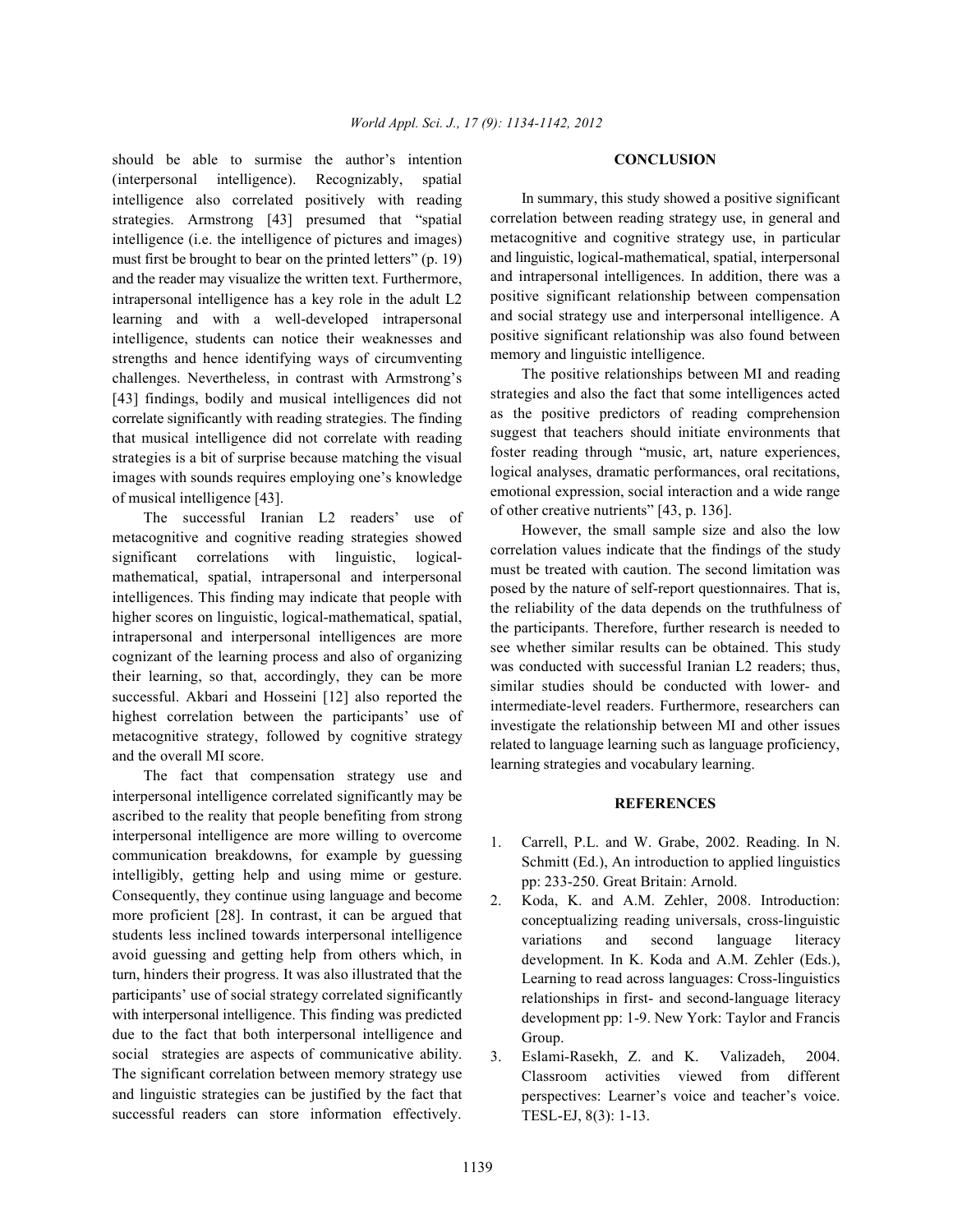- 4. Pressley, M., P.B. El-Dinary, T. Schuder, 17. Armstrong, T., 2009. Multiple intelligences in the J.L. Bergman, J. Almasi and R. Brown, 1992. Beyond direct explanation: Transactional strategy 18. Campbell, L. and C. Campbell, 1999. Multiple
- 5. Koda, K., 2005. Insights into second language 19. Gardner, H., 2006. The development and education of reading: A cross-linguistic approach. Cambridge mind. New York, Routledge. University Press. 20. Broughton, G., C.H. Brumfit, R. Flavell, P. Hill and A.
- A. D. Cohen and E. Macro (Eds.), Language learner 21. Tankersley, K., 2003. The threads of reading:
- 7. Field, M.L., 2006. Finding a path to fluent academic 22. Ediger, A.M., 2006. Developing strategic L2 readers Mouton de Gruyter. Berlin, New York, Mouton de Gruyter.
- Mouton de Gruyter. 13(8): 1870-1877.
- 9. Schramm, K., 2008. Reading and good language 24. Ellis, R., 1994. The study of second language language learners. pp: 31-243. Cambridge University 25. O'Malley, J.M. , A.U. Chamot, G. Stewner-
- Cambridge University Press. 19(3): 134-161.
- 11. Dörnyei, Z., 2005. The psychology of the language 26. Stern, H.H., 1992. Issues and Options in Language learner: Individual differences in second language Teaching. Oxford: OUP. acquisition. Mahwah, NJ: Lawrence Erlbaum 27. Wenden, A. and J. Rubin, 1987. Learner strategies in
- 12. Akbari, R. and K. Hosseini, 2007. Multiple Hall. intelligences and language learning strategies: 28. Oxford, R.L., 1990. Language learning strategies:
- 13. Serin, N.B., O. Serin, A. Yavuz and and Heinle. B. Muhammedzade, 2009. The relationship between 29. Singhal, M., 2001. June. CALL for reading skills in
- multiple intelligences. New York, Basic Books. of The Hong Kong Polytechnic University.
- 
- 16. Armstrong, T., 1993. 7 Kinds of smart: Discovering Institute for Studies in Education. and identifying your many intelligences. New York, 31. Rubin, J., 1975. What the "good language learner" Plume. **can teach us. TESOL Quarterly, 9(1): 41-51.**
- classroom (3<sup>rd</sup> ed.). Alexandria, VA: ASCD.
- instruction of reading comprehension strategies. intelligences and student achievement: Success The Elementary School J., 92(5): 513-555. stories from six schools. Alexandria, VA: ASCD.
	-
- 6. Erler, L. and C. Finkbeiner, 2007. A review of reading Pincas, 1980. Teaching English as a foreign strategies: Focus on the impact of first language. In language. Great Britain: T.J. Press (Padstow) Ltd.
	- strategies pp: 187-206. Oxford University Press. Strategies for literacy development. USA, ASCD.
	- and workplace reading. In P. Jordens (Ed.), Current by reading for authentic purposes. In P. Jordens trends in the development and teaching of the four (Ed.), Current trends in the development and language skills (pp. 329-354). Berlin, New York, teaching of the four language skills. pp: 303-328.
- 8. Grabe, W., 2006. Areas of research that influence L2 23. Zare, P. and N. Noordin, 2011. The relationship reading instruction. In P. Jordens (Ed.), Current between language learning strategy use and reading trends in the development and teaching of the four comprehension achievement among Iranian language skills pp: 279-301. Berlin, New York, undergraduate learners. World Applied Sciences J.,
	- learners. In C. Griffith (Ed.), Lessons from good acquisition. New York, Oxford University Press.
- Press. Manzanares, R.P. Russo and L. Kupper, 1985. 10. O'Malley, J.M. and A.U. Chamot, 1990. Learning Learning strategy applications with students of strategies in second language acquisition. English as a second language. TESOL Quarterly,
	-
	- Associates. Language Learning. Englewood Cliffs, NJ: Prentice
	- Investigating possible relations. System, 36: 141-155. What every teacher should know. Boston: Heinle
- the primary teachers' teaching strategies and their English: An interactive web program for college-level strength in multiple intelligences. Procedia Social ESL students. Proceedings of the Information and Behavioral Sci., 1: 708-712. Technology and Multimedia in English Language 14. Gardner, H., 1983. Frames of mind: The theory of Teaching Conference, The English Language Center
- 15. Gardner, H., 1993. Frames of mind: The theory of 30. Naiman, N., M. Fröhlich, H.H. Stern and A. Todesco, multiple intelligence, tenth anniversary edition. 1978. The good language learner (Research in New York, Basic Books. Education Series No. 7). Toronto, Canada: Ontario
	-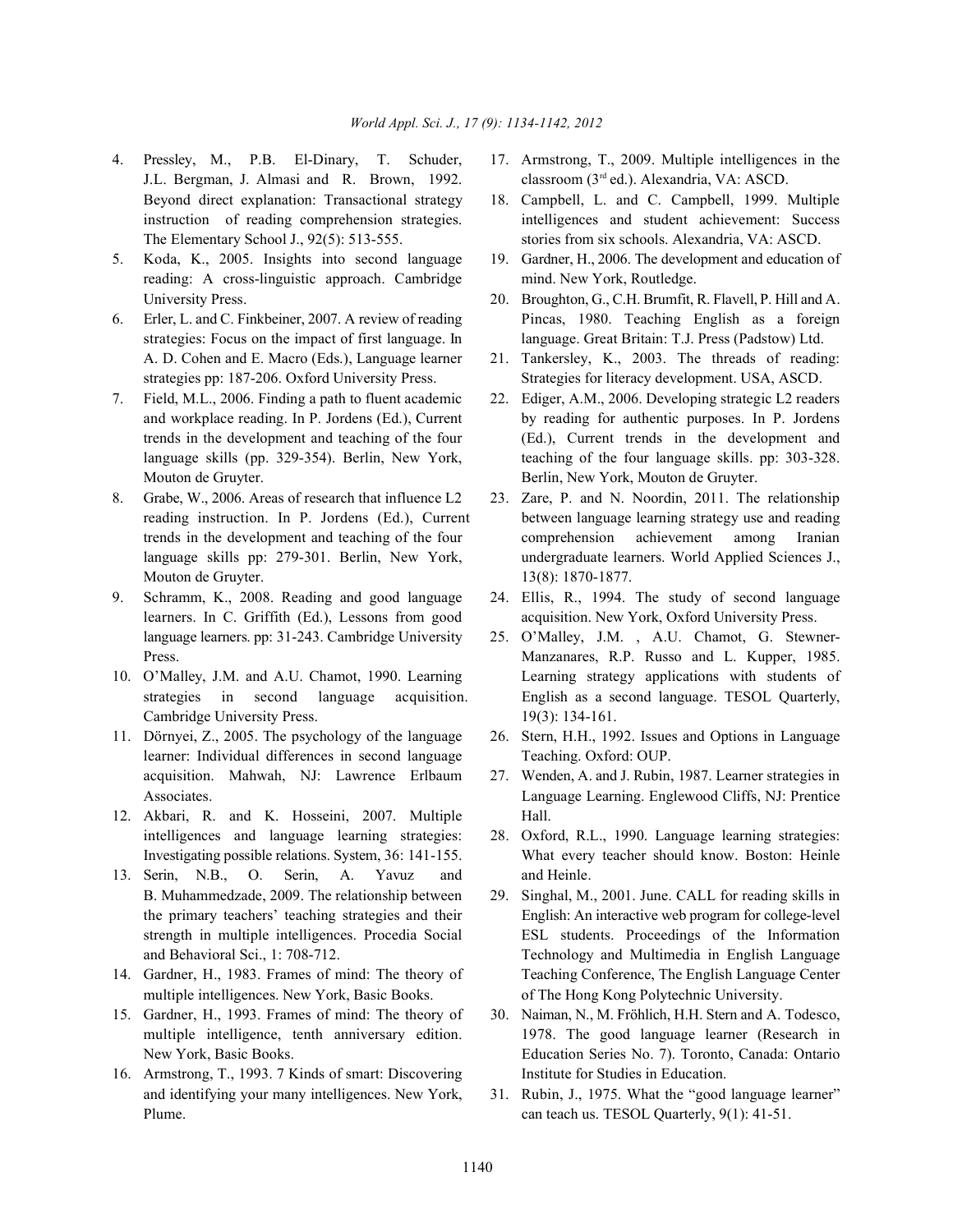- 
- unsuccessful learners. TESOL Quarterly, 24: 177-198. EFL J., 6(2): 75-99.
- 34. Wenden, A., 1985. Learner strategies. TESOL 50. Hashemi, A., 2010. On the relationship between
- 
- 36. Hismanoglu, M., 2000. Language learning strategies % 20 Hashemi.pdf. in foreign language learning and teaching. TESL, 51. Razmjoo, S.A., R. Sahragard and M. Sadri, 2009.
- reading strategies. The Reading Teacher, Iranian EFL J., 3: 82-110. 61(5): 364-373. 52. Özdemir, P., S. Güneysu and C. Tekkaya 2006.
- informed instruction for children's reading Educational Res., 40(2): 74-78. awareness and comprehension skills. Child Develop., 53. Baş, G., 2010. Effects of multiple intelligences
- New York: McGraw-Hill. Educational Sci., 5: 167-180.
- 
- 
- 42. Armstrong, T., 2000. Multiple intelligences in the 25: 235-245. classroom (2<sup>nd</sup> ed.). Alexandria, VA: ASCD. 55. Arnold, J. and C. Fonseca, 2004. Multiple
- reading and writing: Making the words come alive. brain-based perspective. IJES J., 4(1): 119-136. Alexandria, VA: ASCD. 56. Christison, M.A., 1996. Teaching and learning
- intelligences in the elementary classroom: A 57. Haley, M.H., 2001. Understanding learner-centered
- 45. Hoerr, T.R., 2000. Becoming a multiple intelligence 34(4): 356-360. school. Alexandria, VA: ASCD. 58. Haley, M.H., 2004. Learner-centered instruction and
- Books. 106(1): 163-180.
- 
- 48. Razmjoo, S.A., 2008. On the relationship Education, 5(2): 110-122. between multiple intelligences and 60. Smith, E., 2001. Implications of multiple intelligence 8: 155-174. 2(1): 32-52.
- 32. Stern, H.H., 1975. What we can learn from the good 49. Naeini, M.B. and A. Pandian, 2010. On the possible language learner? The Canadian Modern Language relationships between multiple intelligences, Review, 31: 304-318. listening proficiency and motivational orientation 33. Vann, R. and R. Abraham, 1990. Strategies of among Iranian TEFL university students. The Iranian
- Newsletter, 19(5): 1-7. multiple intelligences and reading comprehension 35. Wong, L.L.C. and D. Nunan, 2011. The learning tasks: An authentic MI theory-based styles and strategies of effective language learners. assessment. Retrieved March 10, 2010, from System, 36: 144-163. http://faculty.ksu.edu.sa/aljarf/Documents/.../Akram
- 6: 8. On the relationship between multiple intelligences, 37. Afflerbach, P., P.D. Pearson and S.G. Paris, 2008. vocabulary learning knowledge and vocabulary Clarifying differences between reading skills and learning strategies among the Iranian EFL learners.
- 38. Paris, S.G. and J.E. Jacobs, 1984. The benefits of Enhancing learning through multiple intelligences.
- 55(6): 2083-2093. instruction strategy on students' achievement levels 39. Guilford, J.P., 1967. The nature of human intelligence. and attitudes towards English lesson. Cypriot J.
- 40. Thurstone, L.L., 1938. Primary mental abilities. 54. Yilmaz, G. and S. Fer, 2003. The students' Chicago, IL: University of Chicago Press. opinion and achievement concerning instructional 41. Vygotsky, L.S., 1978. Mind in society. Cambridge, activities based on multiple intelligences theory. MA: Harvard University Press. Hacettepe Universitesi Egitim Fakultesi Dergisi,
- 43. Armstrong, T., 2003. The multiple intelligences of intelligence theory and foreign language Learning: A
- 44. Baum, S., J. Viens and B. Slatin, 2005. Multiple through multiple intelligences. TESOL J., pp: 10-14.
	- teacher's toolkit. New York: Teachers College, instruction from the perspective of multiple Columbia University. intelligences. Foreign Language Annals,
- 46. Gardner, H., 1999. Intelligence reframed: Multiple the theory of multiple intelligences with second intelligences for the 21st century. New York, Basic language learners. Teachers College Record,
- 47. Brown, D., 2007. Principles of language 59. Saricao glu, A. and A. Arikan, 2009. A study of learning and teaching  $(5<sup>th</sup>$  ed.). USA: Pearson multiple intelligences, foreign language success and Education, Inc. Some selected variables. J. Theory and Practice in
	- language proficiency. The Reading Matrix, theory for second language learning. Post-Script,